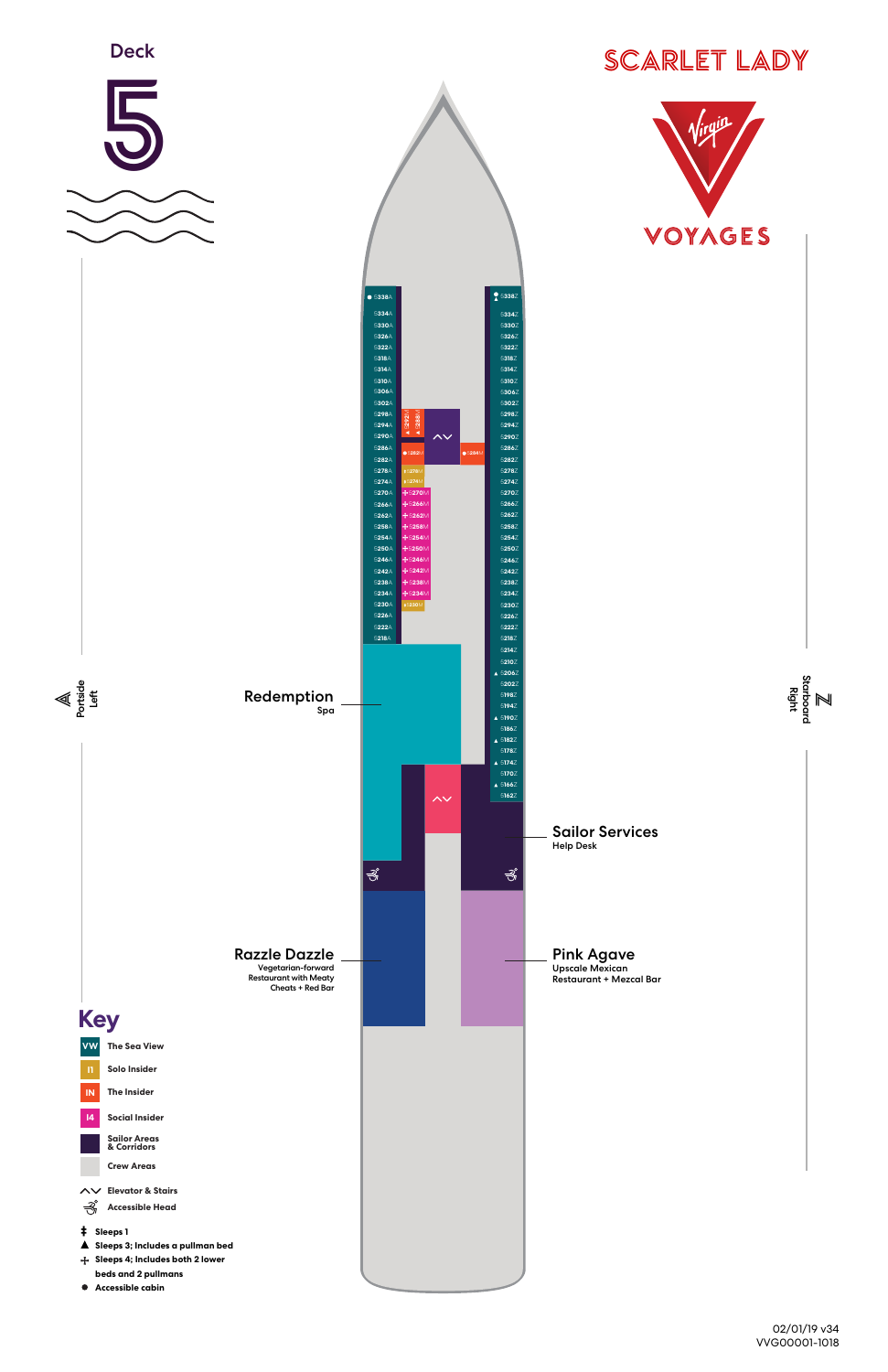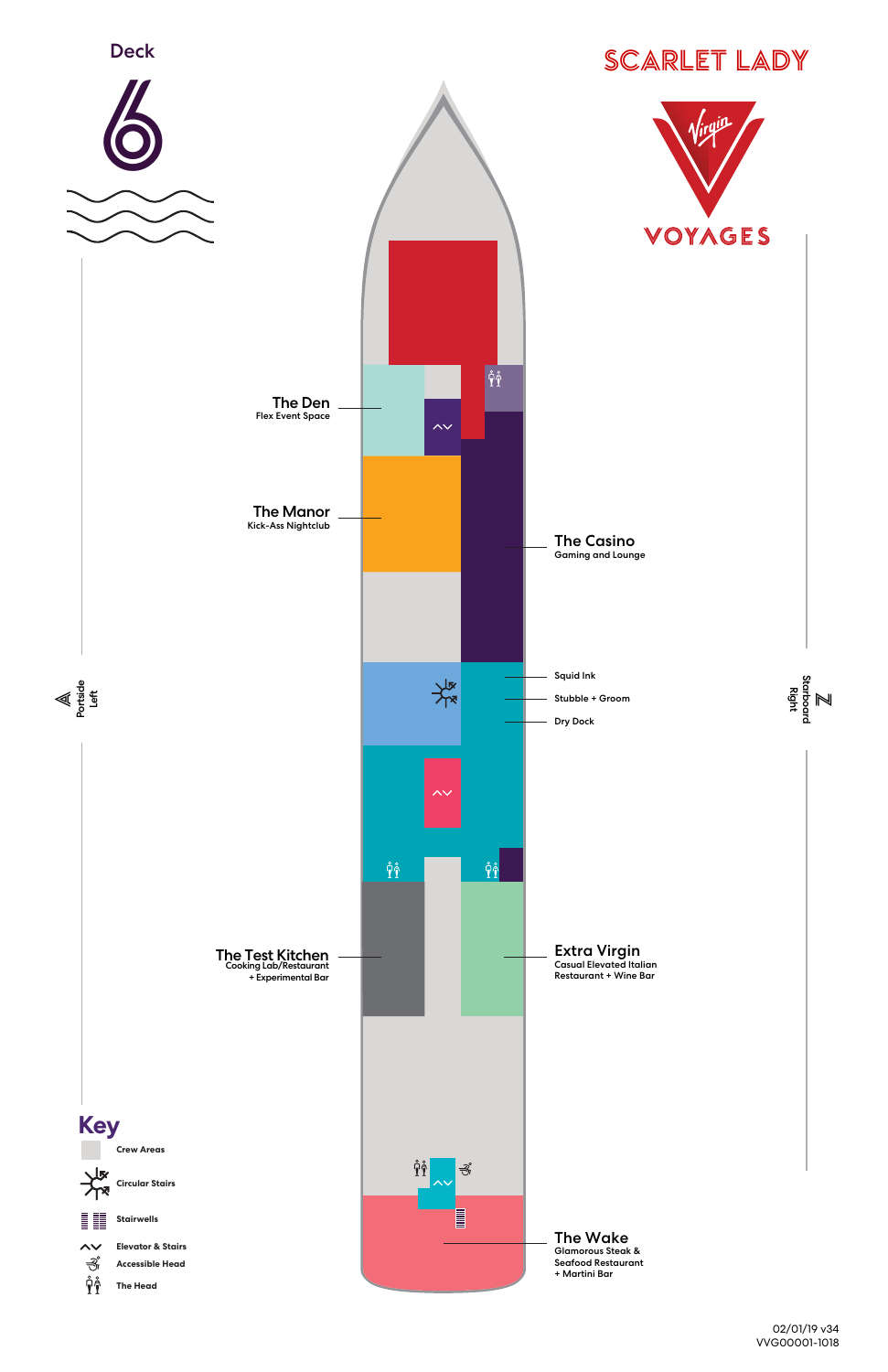



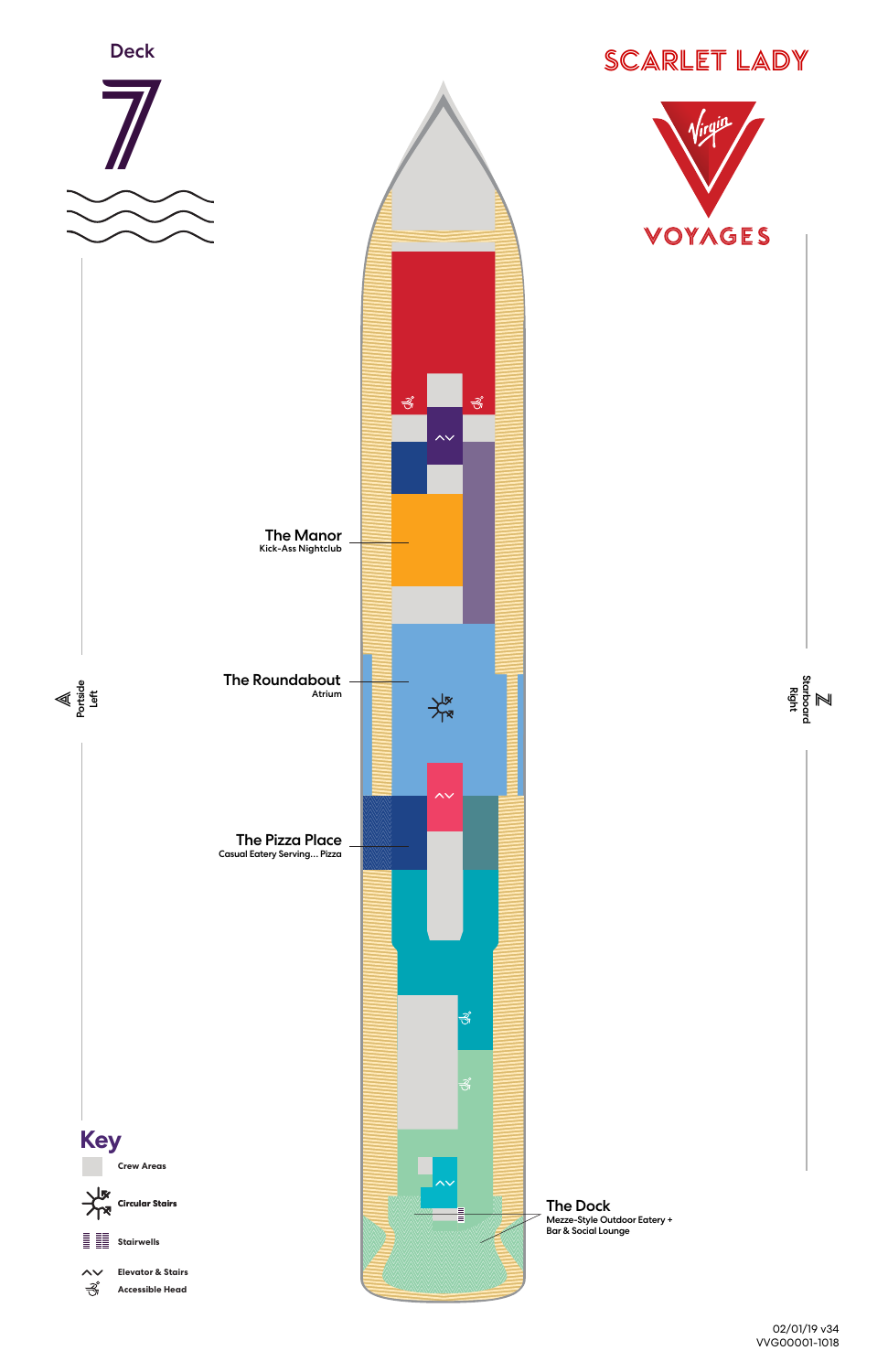





|                                                                         | 8134A          |
|-------------------------------------------------------------------------|----------------|
|                                                                         | 8130A          |
| <b>Key</b>                                                              | 8126A          |
|                                                                         | 8122A          |
| <b>Cheeky Corner Suite -</b><br><b>SCP</b><br><b>Pretty Big Terrace</b> | 8118A          |
|                                                                         | 8114A          |
| <b>Sweet Aft Suite -</b><br><b>SAP</b><br><b>Pretty Big Terrace</b>     | 8110A<br>8106A |
|                                                                         | 8102A          |
| <b>XL Sea Terrace</b><br><b>TX</b>                                      | 8098A          |
|                                                                         | 8094A          |
| TC.<br><b>Central Sea Terrace</b>                                       | 8090A          |
| <b>The Sea Terrace</b><br><b>TR</b>                                     | 8086A          |
|                                                                         | 8082A          |
| <b>Ltd View Sea Terrace</b><br>TL.                                      | 8078A          |
|                                                                         | 8074A          |
| Solo Insider<br>п                                                       | 8070A          |
|                                                                         | 8066A<br>8062A |
| <b>Sailor Areas</b>                                                     | 8058A          |
| & Corridors                                                             | 8054A          |
| <b>Crew Areas</b>                                                       | 8050A          |
|                                                                         | 8046A          |
| ヘン Elevator & Stairs                                                    | 8042A          |
|                                                                         | 8038A          |
| Ф.<br>Sleeps 1                                                          | 8034A          |
| Sleeps 3; Includes a pullman bed                                        | 8030A          |
| $\triangle$ Sleeps 3; Includes an extra lower bed                       | 8026A          |
|                                                                         | 8022A          |
| <b>D</b> Sleeps 4; Includes both an                                     | 8018A<br>8014A |
| extra lower bed and a pullman bed                                       | a.<br>8011A    |
| Accessible cabin                                                        |                |
| Ш<br><b>Connecting cabins</b>                                           |                |

**011**Z

**009**A



**030**Z **026**Z **022**Z **018**Z **014**Z

**082**Z **078**Z **074**Z **070**Z **066**Z **062**Z **058**Z **054**Z **050**Z **046**Z **042**Z **038**Z **034**Z

**098**Z **094**Z **090**Z **086**Z



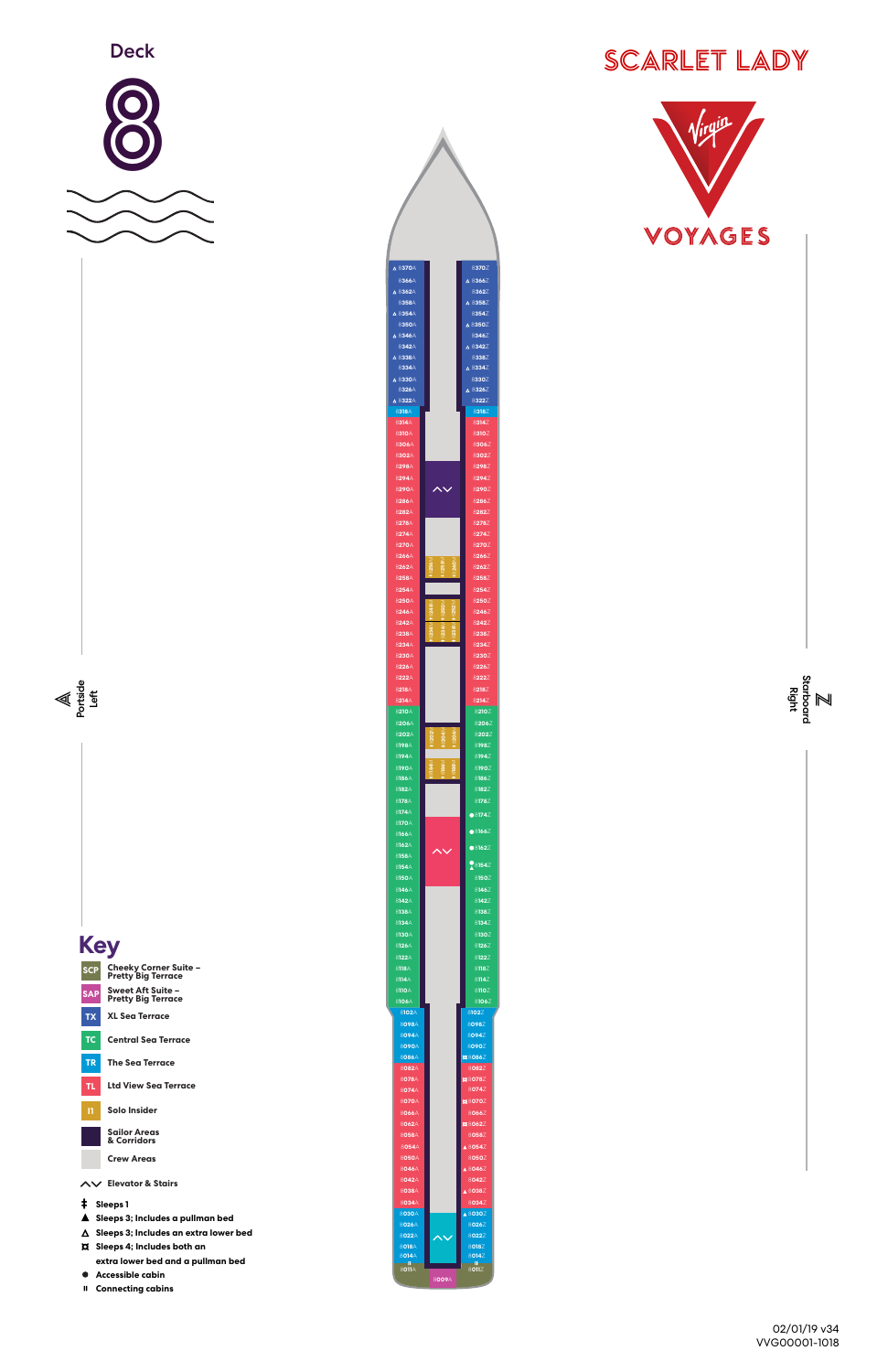









| <b>Pretty big lerrace</b>                  | 9104A                 |                                                                          | 9104           |
|--------------------------------------------|-----------------------|--------------------------------------------------------------------------|----------------|
| <b>XL Sea Terrace</b><br><b>TX</b>         | 9102A                 |                                                                          | 9102Z          |
|                                            | 9098A                 |                                                                          | 9098Z          |
| TC<br><b>Central Sea Terrace</b>           | 9094A                 |                                                                          | 9094Z          |
|                                            | 9090A                 |                                                                          | 9090Z          |
| <b>TR</b><br><b>The Sea Terrace</b>        | 9086A                 |                                                                          | 9086Z          |
|                                            | 9082A                 |                                                                          | 9082Z          |
| <b>Solo Sea View</b><br>V1                 | 9078A                 |                                                                          | 9078Z          |
|                                            | 9074A<br><b>9070A</b> |                                                                          | 9074Z<br>9070Z |
| <b>VW</b><br><b>The Sea View</b>           | <b>A 9066A</b>        |                                                                          | 9066Z          |
|                                            | 9062A                 |                                                                          | ▲ 9062Z        |
| <b>The Insider</b><br><b>IN</b>            | 9058A                 |                                                                          | 9058Z          |
|                                            | 9054A                 |                                                                          | 9054Z          |
| <b>Sailor Areas</b>                        | 9050A                 |                                                                          | 9050Z          |
| & Corridors                                | 9046A                 |                                                                          | 9046Z          |
| <b>Crew Areas</b>                          | 9042A                 |                                                                          | 9042Z          |
|                                            | 9038A                 |                                                                          | 9038Z          |
| AV Elevator & Stairs                       | 9034A                 |                                                                          | 9034Z          |
|                                            | 9030A                 |                                                                          | 9030Z          |
| Sleeps 1<br>\$                             | $\triangle$ 9026A     |                                                                          | 9026Z          |
| Sleeps 3; Includes a pullman bed           | 9022A                 | $\boldsymbol{\mathop{\sim}}\mathop{\boldsymbol{\mathop{\sim}}\nolimits}$ | 9022Z          |
|                                            | 9018A<br>9014A        |                                                                          | 9018Z<br>9014Z |
| Sleeps 3; Includes an extra lower bed<br>Δ | 9011A                 |                                                                          | 9011Z          |
| Accessible cabin                           |                       | 9009A                                                                    |                |
| <b>Connecting cabins</b><br>Ш.             |                       |                                                                          |                |
|                                            |                       |                                                                          |                |

|                          | <u>9</u> 388∆ | $*$ 9386 $Z$                             |
|--------------------------|---------------|------------------------------------------|
| <u>9</u> 382∆<br>9378A   |               | 9 <b>382</b> Z<br>9378Z                  |
| 9374A                    |               | 9374Z                                    |
| 9370A<br>9366A           |               | 9370Z<br>△ 9366Z                         |
| 9362A<br>Δ<br>9358A      |               | 9362Z<br>△ 9358Z                         |
| 9354A<br>Δ               |               | 9354Z                                    |
| 9350A<br>9346A<br>Δ      |               | △ 9350Z<br>9346Z                         |
| 9342A<br>9338A           |               | △ 9342Z<br>9338Z                         |
| Δ<br>9334A               |               | 9334Z                                    |
| 9330A<br>9326A           |               | 9330Z<br>9326Z                           |
| 9322A<br>9318A           |               | 9322Z<br>$\triangle$ 9318 $\overline{Z}$ |
| 9314A                    |               | 9314Z                                    |
| 9310A<br>9306A           |               | $\triangle$ 9310Z<br>9306Z               |
| 9302A                    |               | ▲ 9302Z                                  |
| 9298A<br>9294A           |               | 9298Z<br>9294Z                           |
| 9290A                    |               | 9290Z                                    |
| 9286A<br>9282A           |               | $\triangle$ 9286Z<br>9282Z               |
| 9278A<br>9274A           |               | 9278Z<br>9274Z                           |
| 9270A                    |               | 9270Z                                    |
| 9266A<br>9262A           | <b>268</b>    | 9266Z<br>9262Z                           |
| 9258A<br>9254A           |               | 9258Z<br>9254Z                           |
| 9250A                    |               | 9250Z                                    |
| 9246A<br>9242A           |               | 9246Z<br>9242Z                           |
| 9238A                    |               | 9238Z                                    |
| 9234A<br>9230A           |               | 9234Z<br>9230Z                           |
| 9226A<br>9222A           |               | 9226Z<br>9222Z                           |
| 9218A                    |               | 9218Z                                    |
| 9214A<br>9210A           |               | 9214Z<br>9210Z                           |
| 9206A<br>9202A           |               | 9206Z                                    |
| 9198A                    |               | 9202Z<br>9198Z                           |
| 9194A<br>9190A           |               | 9194Z<br>9190Z                           |
| 9186A                    |               | 9186Z                                    |
| 9182A<br>9178A           |               | 9182Z<br>9178Z                           |
| 9174A                    |               | 9174Z<br>9170Z                           |
| $\bullet$ 9166A          |               | 9166Z                                    |
| $\bullet$ 9162A          |               | 9162Z<br>9158Z                           |
| $\bullet$ 9154A<br>9150A |               | 9154Z<br>$9150\overline{Z}$              |
| 9146A                    |               | 9146Z                                    |
| 9142A<br>9138A           |               | 9142Z<br>9138Z                           |
| 9134A                    |               | 9134Z                                    |
| 9130A<br>9126A           |               | 9130Z<br>9126Z                           |
| 9122A<br>9120A           |               | 9122Z<br>9120Z                           |
| 9108A                    |               | 9108Z                                    |
| 9106A<br>9104A           |               | 9106Z<br>9104Z                           |

**050**A 9**050**Z

**038**A 9**038**Z **034**A 9**034**Z



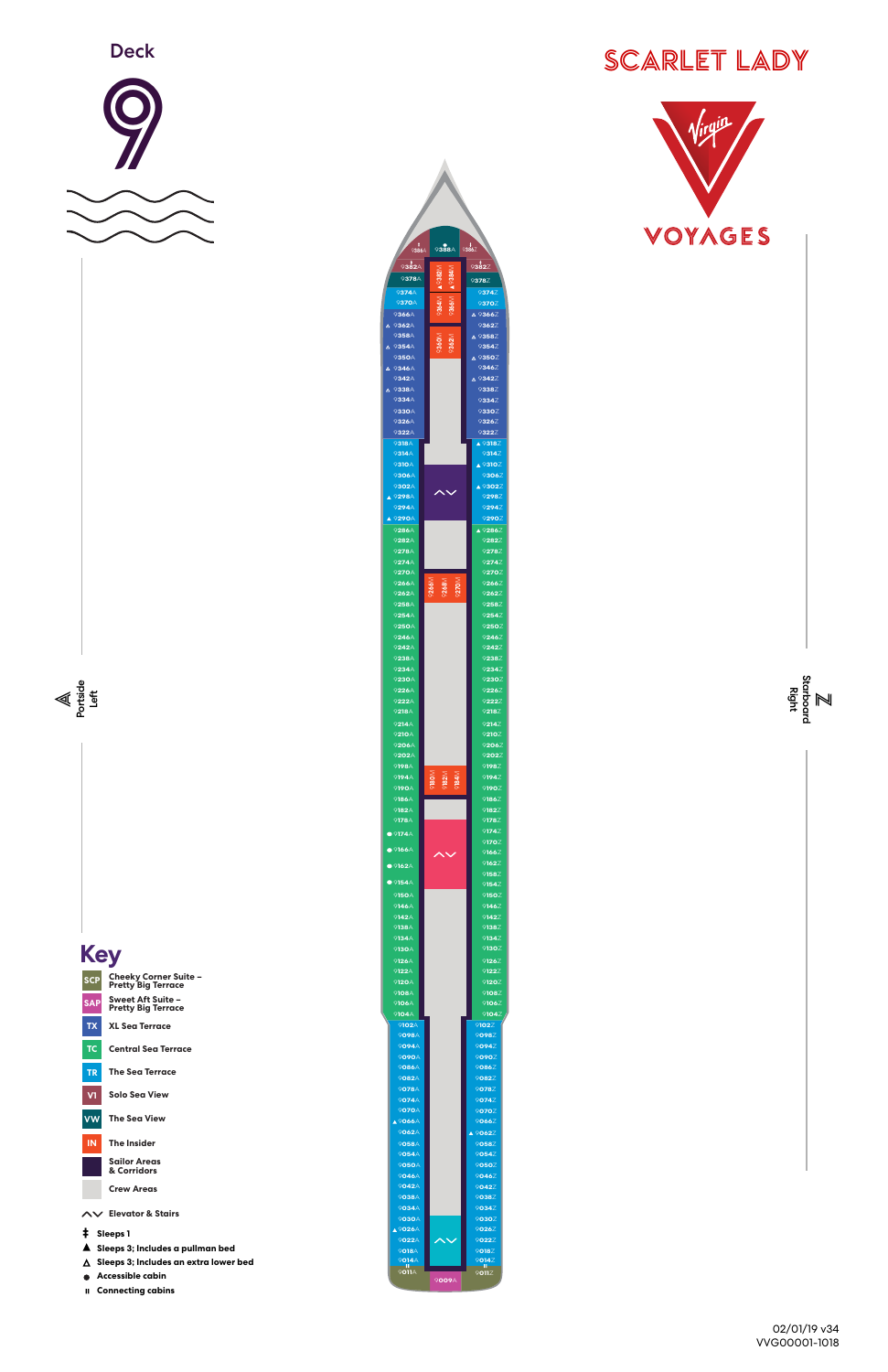



02/01/19 v34 VVG00001-1018

 **Connecting cabins** 



| <b>Cheeky Corner Suite -</b><br><b>SCE</b><br><b>Even Bigger Terrace</b>    | 10106A<br>10102A                   |  |
|-----------------------------------------------------------------------------|------------------------------------|--|
| <b>Sweet Aft Suite -</b><br><b>SAE</b><br><b>Even Bigger Terrace</b>        | 10098A<br>10094A                   |  |
| <b>XL Sea Terrace</b><br><b>TX</b>                                          | 10090A<br>10086A                   |  |
| TC.<br><b>Central Sea Terrace</b>                                           | 10082A<br>10078A                   |  |
| <b>The Sea Terrace</b><br><b>TR</b>                                         | 10074A<br>10070A                   |  |
| <b>The Sea View</b><br><b>VW</b>                                            | <b>A10066A</b><br>10062A<br>10058A |  |
| <b>The Insider</b><br>IN                                                    | 10054A<br>10050A                   |  |
| <b>Sailor Areas</b><br>& Corridors                                          | 10046A<br>10042A                   |  |
| <b>Crew Areas</b>                                                           | 10038A<br>10034A                   |  |
| AV Elevator & Stairs                                                        | 10030A<br><b>A10026A</b><br>10022A |  |
| Sleeps 3; Includes a pullman bed<br>▲                                       | 10018A                             |  |
| Sleeps 3; Includes an extra lower bed<br>$\lambda$<br>Accessible cabin<br>● | 10014A<br>л<br>10011A              |  |
|                                                                             |                                    |  |

**009**A

**058**Z **050**Z **054**Z **046**Z **042**Z **038**Z

**030**Z **034**Z **026**Z **022**Z



**102**Z **098**Z **094**Z **090**Z **086**Z **082**Z **078**Z **074**Z **070**Z **066**Z **062**Z

**018**Z **014**Z



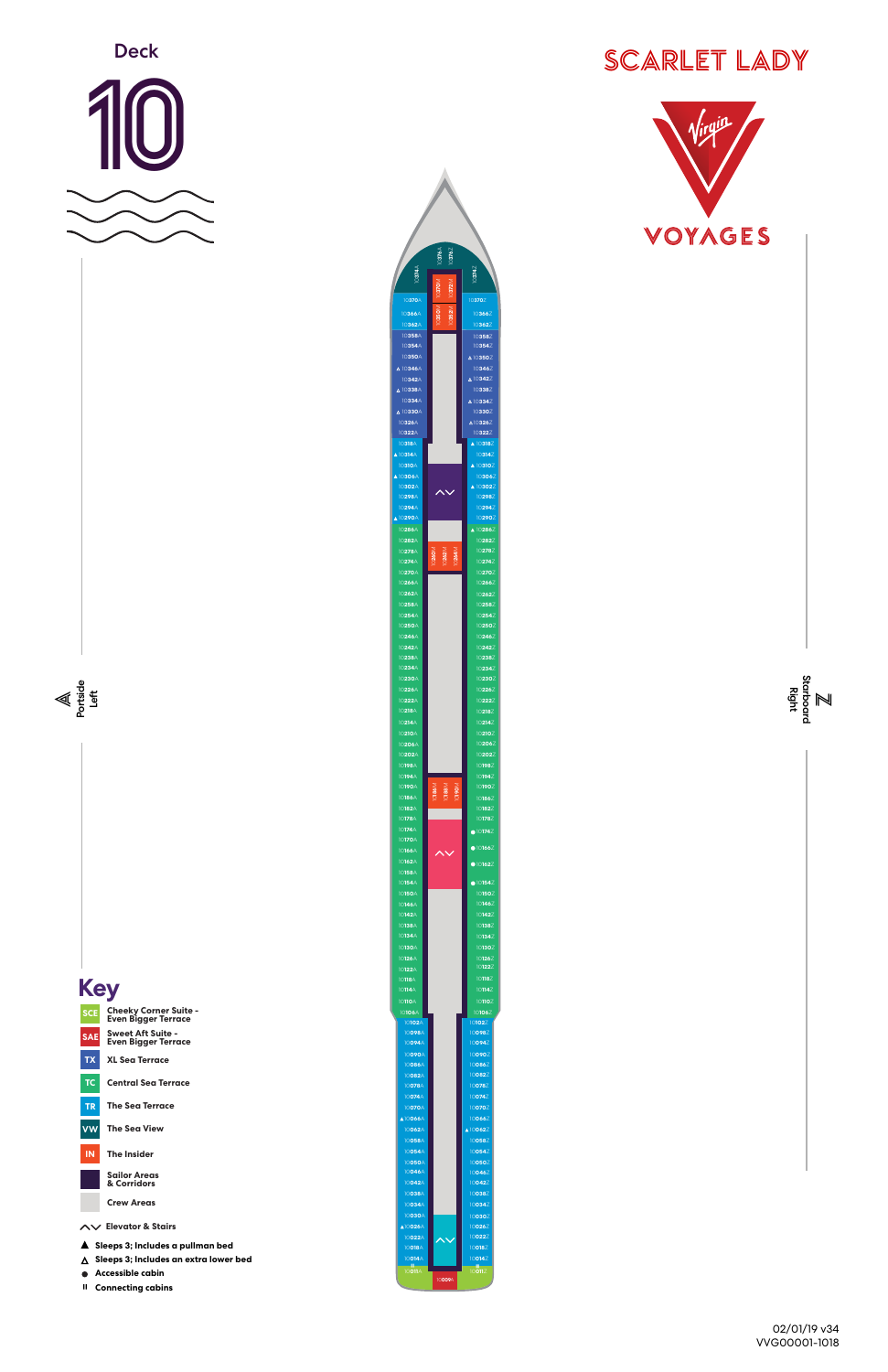



02/01/19 v34 VVG00001-1018





**Cheeky Corner Suite – Even Bigger Terrace Sweet Aft Suite – Even Bigger Terrace**

|           | Even Bigger Terrace                   | 11102A                    |        |
|-----------|---------------------------------------|---------------------------|--------|
| <b>TX</b> | <b>XL Sea Terrace</b>                 | 11098A                    |        |
|           |                                       | 11094A                    |        |
| TC        | <b>Central Sea Terrace</b>            | 11090A<br>11086A          |        |
|           |                                       | 11082A                    |        |
| <b>TR</b> | <b>The Sea Terrace</b>                | 11078A                    |        |
| <b>VW</b> | <b>The Sea View</b>                   | 11074A                    |        |
|           |                                       | 11070A                    |        |
| п         | <b>Solo Insider</b>                   | 11066A                    |        |
|           |                                       | 11062A                    |        |
| <b>IN</b> | <b>The Insider</b>                    | <b>A 11058A</b><br>11054A |        |
|           |                                       | <b>A 11050A</b>           |        |
|           | <b>Sailor Areas</b><br>& Corridors    | 11046A                    |        |
|           |                                       | A 11042A                  |        |
|           | <b>Crew Areas</b>                     | 11038A                    |        |
|           |                                       | A 11034A                  |        |
|           | AV Elevator & Stairs                  | 11030A                    |        |
| ŧ         | Sleeps 1                              | <b>A 11026A</b>           |        |
|           | Sleeps 3; Includes a pullman bed      | 11022A<br>11018A          |        |
| A         | Sleeps 3; Includes an extra lower bed | 11014A                    |        |
|           |                                       | -11<br>11011A             |        |
|           | Accessible cabin                      |                           | 11009A |
| Ш         | <b>Connecting cabins</b>              |                           |        |

**058**Z **050**Z **054**Z **046**Z **042**Z **038**Z

**030**Z **034**Z **026**Z **022**Z



**102**Z **098**Z **094**Z **090**Z **086**Z **082**Z **078**Z **074**Z **070**Z **066**Z **062**Z

**018**Z **014**Z



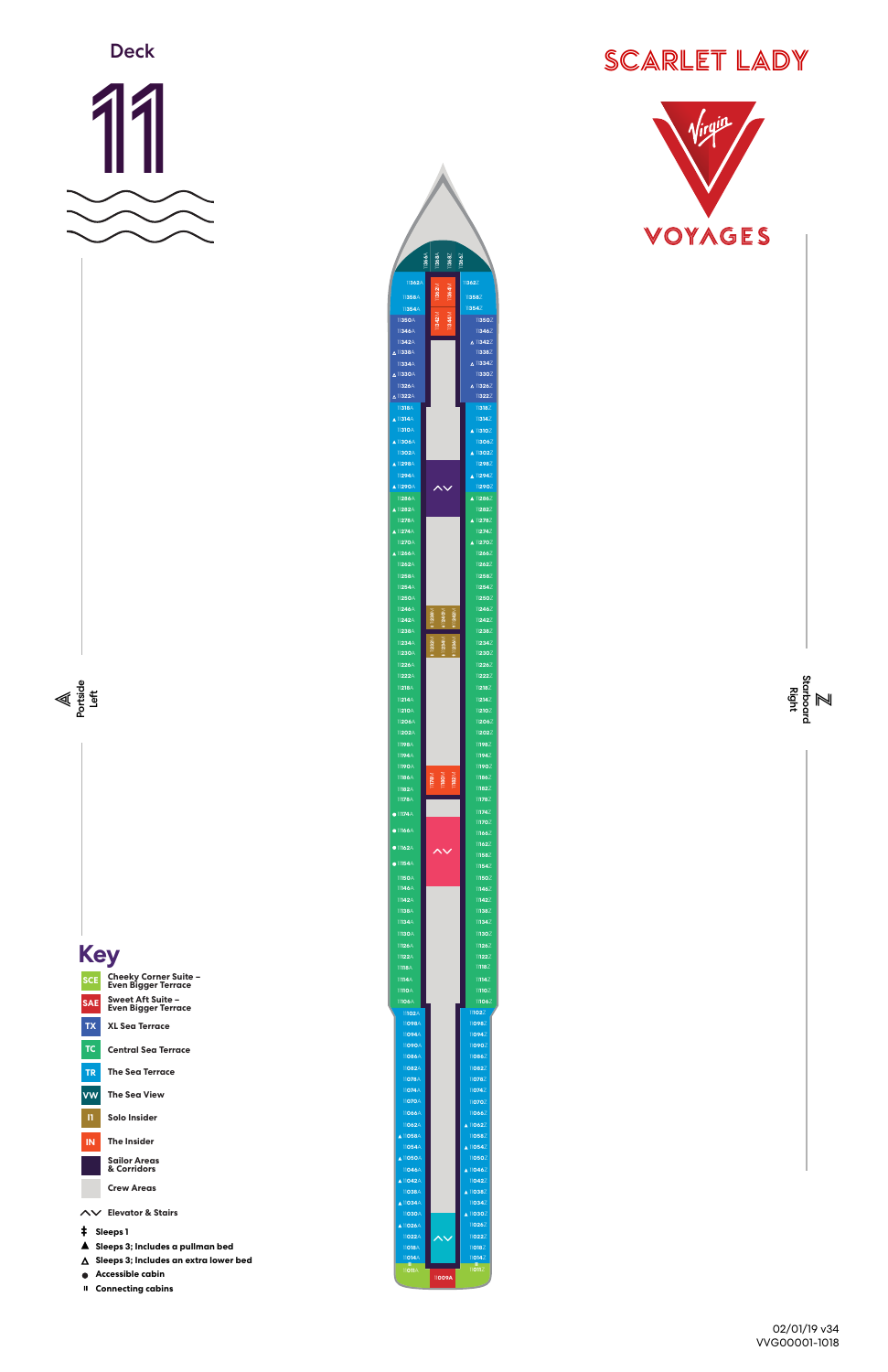





02/01/19 v34 VVG00001-1018

**XL Sea Terrace**

**TX**



| <b>TC</b><br><b>Central Sea Terrace</b>    | 12102A             |
|--------------------------------------------|--------------------|
|                                            | 12098A             |
| <b>The Sea Terrace</b><br><b>TR</b>        | 12094A             |
|                                            | 12090A             |
| <b>Solo Sea View</b><br>V1                 | 12086A<br>12082A   |
|                                            | 12078A             |
| <b>The Sea View</b><br><b>VW</b>           | 12074A             |
|                                            | 12070A             |
| <b>Solo Insider</b><br>п                   | 12066A             |
|                                            | 12062A             |
| <b>The Insider</b><br><b>IN</b>            | ▲ 12058A           |
| <b>Sailor Areas</b>                        | 12054A             |
| & Corridors                                | ▲ 12050A<br>12046A |
| <b>Crew Areas</b>                          | ▲ 12042A           |
|                                            | 12038A             |
| AV Elevator & Stairs                       | ▲ 12034A           |
|                                            | 12030A             |
| ŧ<br><b>Sleeps 1</b>                       | ▲ 12026A           |
| Sleeps 3; Includes a pullman bed           | 12022A<br>12018A   |
| Sleeps 3; Includes an extra lower bed<br>Δ | 12014A             |
| <b>Accessible cabin</b>                    | 12011A             |
| <b>Connecting cabins</b><br>$\mathbf{I}$   |                    |
|                                            |                    |

**094**Z **098**Z **102**Z

**090**Z

**082**Z **086**Z

**078**Z

**070**Z **074**Z **066**Z

12**360**A 12**360**Z **358**A 12**358**Z **354**A **354**Z 12**354M** 12**356M 350**Z **350**A **346**A **346**Z **342**A **342**Z **338**A **338**Z **334**A **334**Z **330**A **330**Z **326**Z **326**A **322**Z **322**A **318**Z **318**A **314**A **314**Z **310**A **310**Z **306**A **306**Z **302**A **302**Z **298**Z **298**A **294**Z **294**A  $\boldsymbol{\wedge}\boldsymbol{\vee}$ **290**Z **290**A **285**A **279**A **011**A 12**011**Z 12**244**M 12**246**M 12**248**M 12**238**M 12**240**M 12**242**M **214**A **210**A **210**Z **206**A **206**Z **202**Z **202**A **198**A **198**Z **194**A **194**Z **190**A **190**Z **186**A **186**Z 12p209A 12<br>12009A 12<br>12009A 12 12**190**M **182**A **182**Z **178**A **178**Z **174**A **170**A **166**Z **166**A **162**Z  $\overline{\mathbf{v}}$ **162**A **158**A **154**Z **154**A **150**Z **150**A **146**Z **126**A **126**Z **122**A **122**Z **118**A **118**Z **114**A **114**Z **110**A **110**Z **106**A **106**Z

**054**Z **058**Z **062**Z

**050**Z **042**Z **046**Z

**038**Z **030**Z **034**Z

**026**Z

**018**Z **022**Z

**014**Z



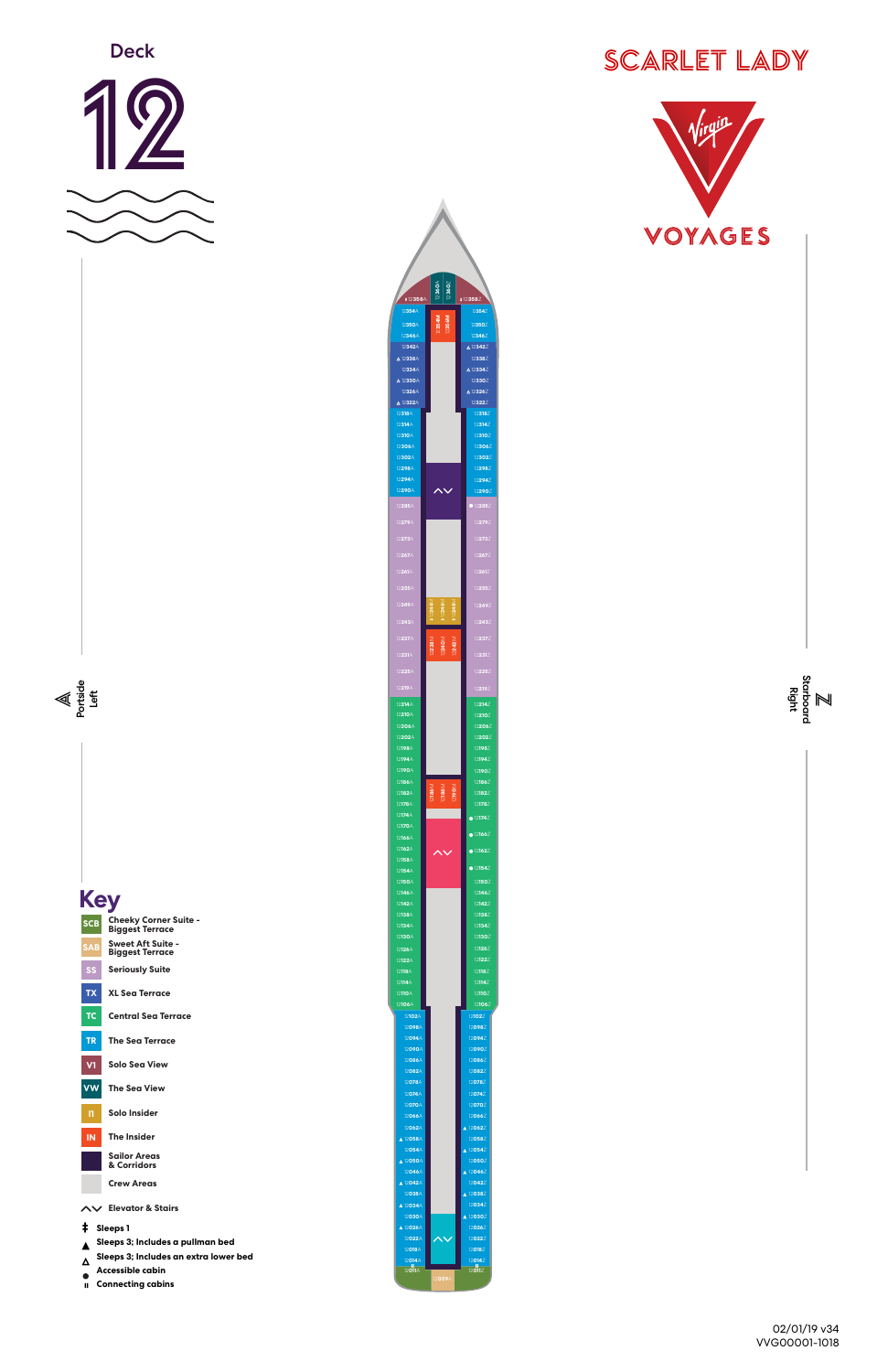



02/01/19 v34 VVG00001-1018





 **Connecting cabins** 

| <b>SCB</b>    | Cheeky Corner Suite -<br><b>Biggest Terrace</b>      | 13102A<br>13098A             |                         | 131022<br>13098             |
|---------------|------------------------------------------------------|------------------------------|-------------------------|-----------------------------|
| <b>SAB</b>    | <b>Sweet Aft Suite -</b><br><b>Biggest Terrace</b>   | 13094A<br>13090A             |                         | 13094<br>13090              |
| <b>TX</b>     | <b>XL Sea Terrace</b>                                | 13086A<br>13082A             |                         | 13086<br>13082              |
| TC.           | <b>Central Sea Terrace</b>                           | 13078A<br>13074A             |                         | 13078<br>130742             |
| <b>TR</b>     | <b>The Sea Terrace</b>                               | 13070A<br>13066A             |                         | 13070<br>13066              |
| п             | <b>Solo Insider</b>                                  | 13062A<br>13058A             |                         | 13062<br>13058              |
| <b>IN</b>     | <b>The Insider</b>                                   | 13054A<br>A 13050A<br>13046A |                         | ▲ 13054<br>13050<br>▲ 13046 |
|               | <b>Sailor Areas</b><br>& Corridors                   | A 13042A<br>13038A           |                         | 13042<br>A 13038            |
|               | <b>Crew Areas</b>                                    | A 13034A<br>13030A           |                         | 13034<br>▲ 13030            |
|               | AV Elevator & Stairs                                 | A 13026A<br>13022A           | $\overline{\mathsf{v}}$ | 13026<br>13022              |
| ŧ<br>Sleeps 1 |                                                      | 13018A<br>13014A             |                         | 13018Z<br>130142            |
|               | Sleeps 3; Includes a pullman bed<br>Accessible cabin | $\mathbf{H}$<br>13011A       | 13009A                  | سال<br>13011Z               |



**058**Z

**050**Z **054**Z **046**Z **042**Z **038**Z

**030**Z **034**Z **026**Z **022**Z

**098**Z **094**Z **090**Z **086**Z **082**Z **078**Z **074**Z **070**Z **066**Z **062**Z

**018**Z **014**Z



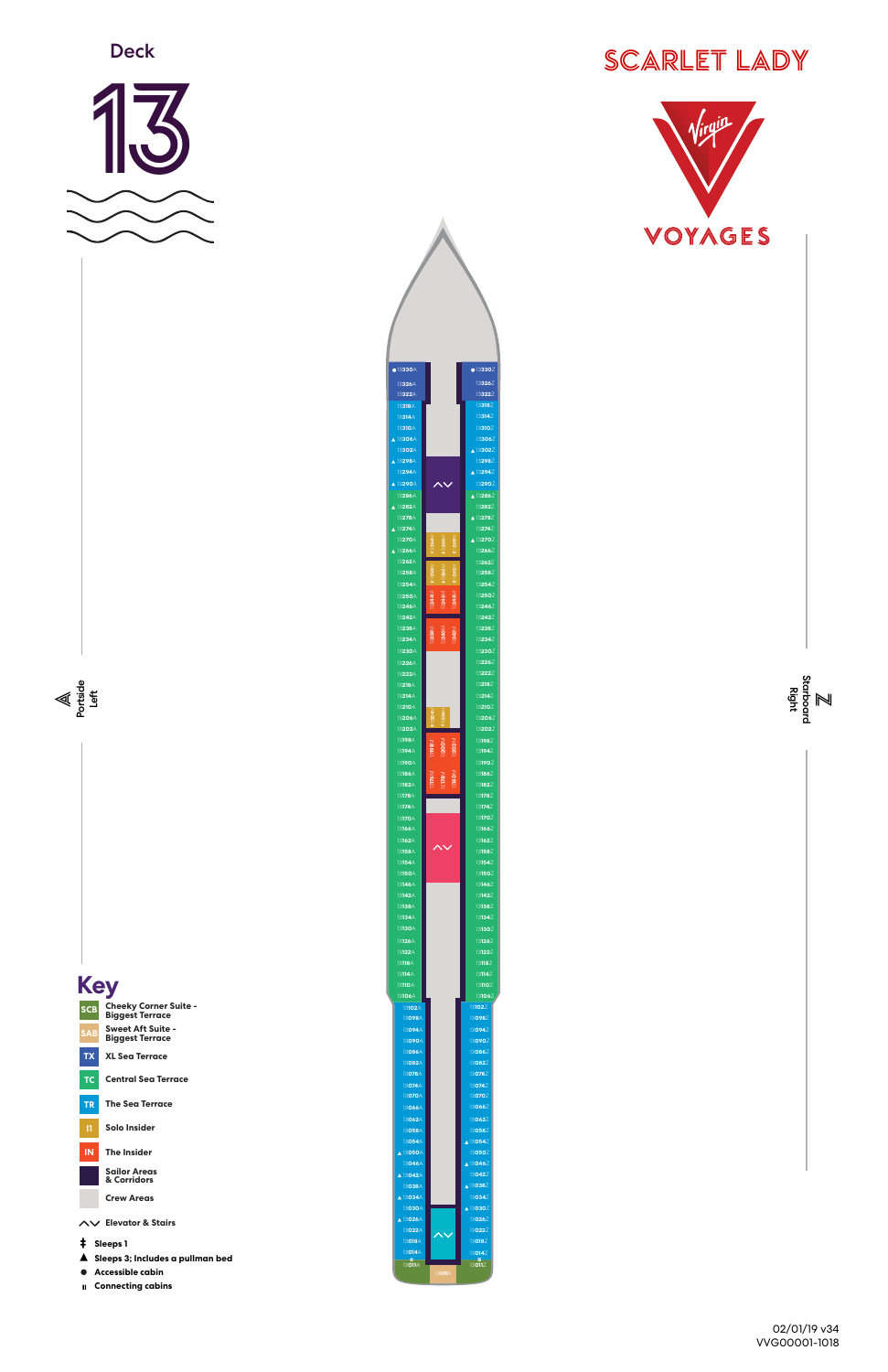



**Deck** 



 **Connecting cabins** 



|                                     | 14102A         |                                            | 14102Z       |
|-------------------------------------|----------------|--------------------------------------------|--------------|
| <b>SB</b><br><b>Brilliant Suite</b> | 14098A         |                                            | 140982       |
|                                     | 14094A         |                                            | 140942       |
| <b>TX</b><br><b>XL Sea Terrace</b>  | 14090A         |                                            | 14090        |
|                                     | 14086A         |                                            | 140862       |
| <b>Central Sea Terrace</b><br>TC    | 14082A         |                                            | 140822       |
|                                     | 14078A         |                                            | 140782       |
| <b>The Sea Terrace</b><br><b>TR</b> | 14074A         |                                            | 140742       |
|                                     | 14070A         |                                            | 140702       |
| <b>Solo Insider</b><br>п            | 14066A         |                                            | 140662       |
|                                     | 14062A         |                                            | ¤140622      |
|                                     | ¤14058A        |                                            | 140582       |
| <b>The Insider</b><br><b>IN</b>     | 14054A         |                                            | ▲ 140542     |
| <b>Sailor Areas</b>                 | A 14050A       |                                            | 14050        |
| & Corridors                         | 14046A         |                                            | ¤14046       |
|                                     | <b>¤14042A</b> |                                            | 14042        |
| <b>Crew Areas</b>                   | 14038A         | 14044M<br>14042M                           | ▲ 140382     |
|                                     | A 14034A       |                                            | 14034        |
| <b>Elevator &amp; Stairs</b><br>ヘン  | 14030A         |                                            | ¤14030       |
|                                     | <b>¤14026A</b> |                                            | 140262       |
| ŧ<br>Sleeps 1                       | 14022A         | $\boldsymbol{\mathsf{\sim}}\!\!\mathsf{v}$ | 140227       |
| Sleeps 3; Includes a pullman bed    | 14018A         |                                            | 14018Z       |
|                                     | 14014A         |                                            | 14014Z       |
| <b>D</b> Sleeps 4; Includes both an | H.<br>14011A   |                                            | æ.<br>14011Z |
| extra lower bed and a pullman bed   |                | 14009A                                     |              |
| 十 Sleeps up to 4                    |                |                                            |              |
|                                     |                |                                            |              |

**050**Z **054**Z



**098**Z **094**Z **090**Z **086**Z **082**Z **078**Z **074**Z **070**Z **066**Z **062**Z

# SCARLET LADY

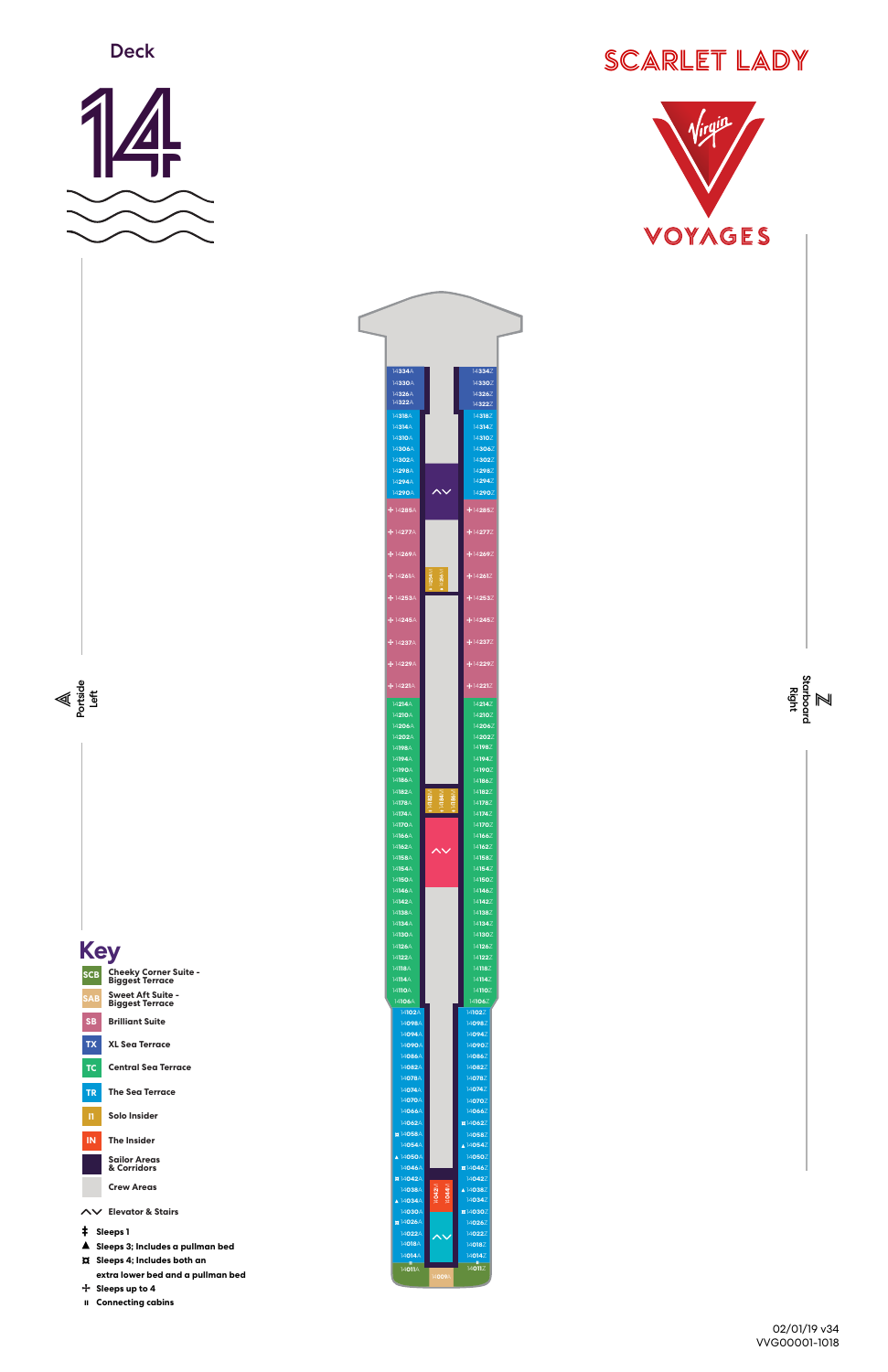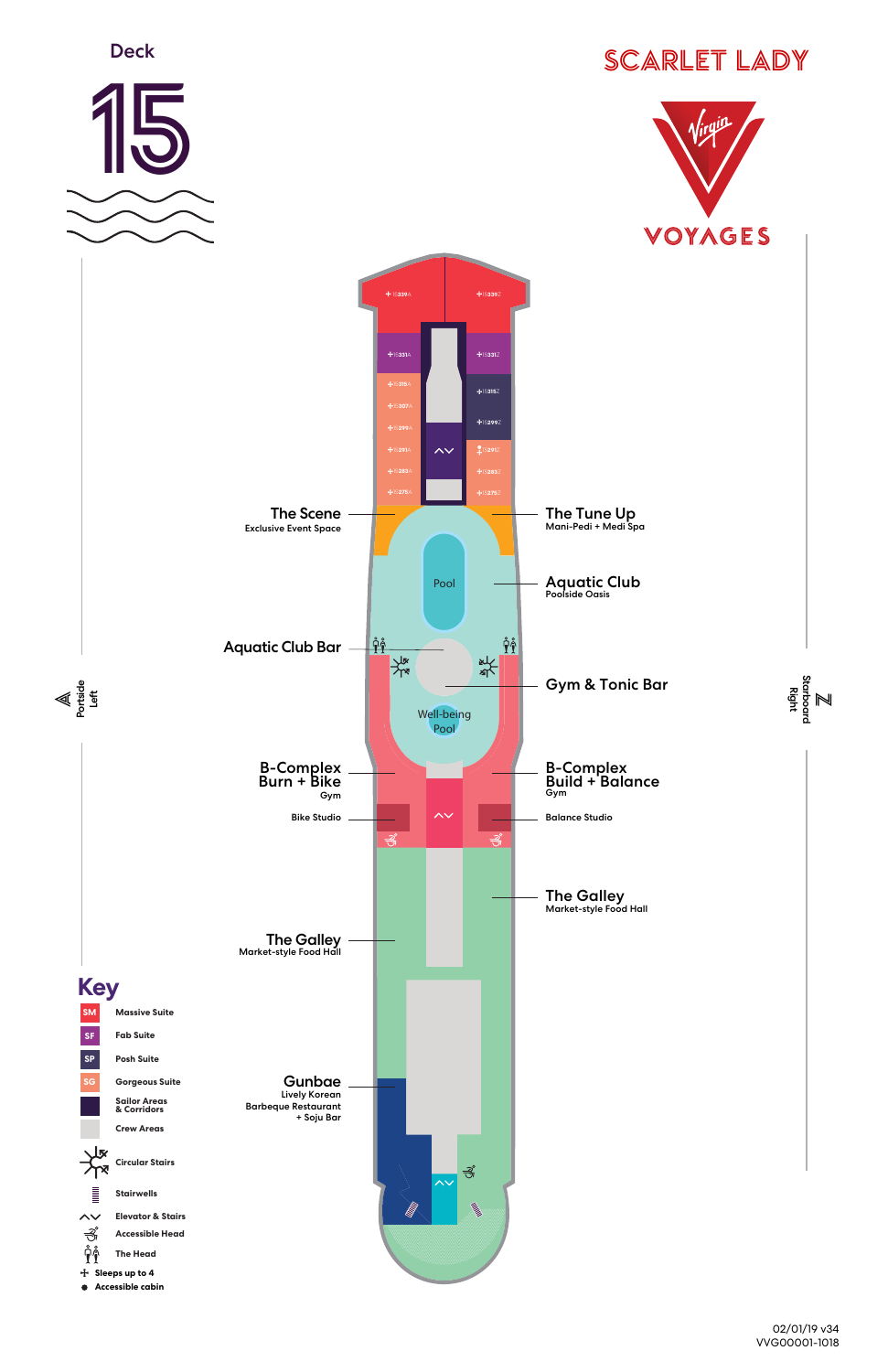

M<br>geste Starboard



![](_page_11_Picture_1.jpeg)

![](_page_11_Picture_2.jpeg)

![](_page_11_Picture_3.jpeg)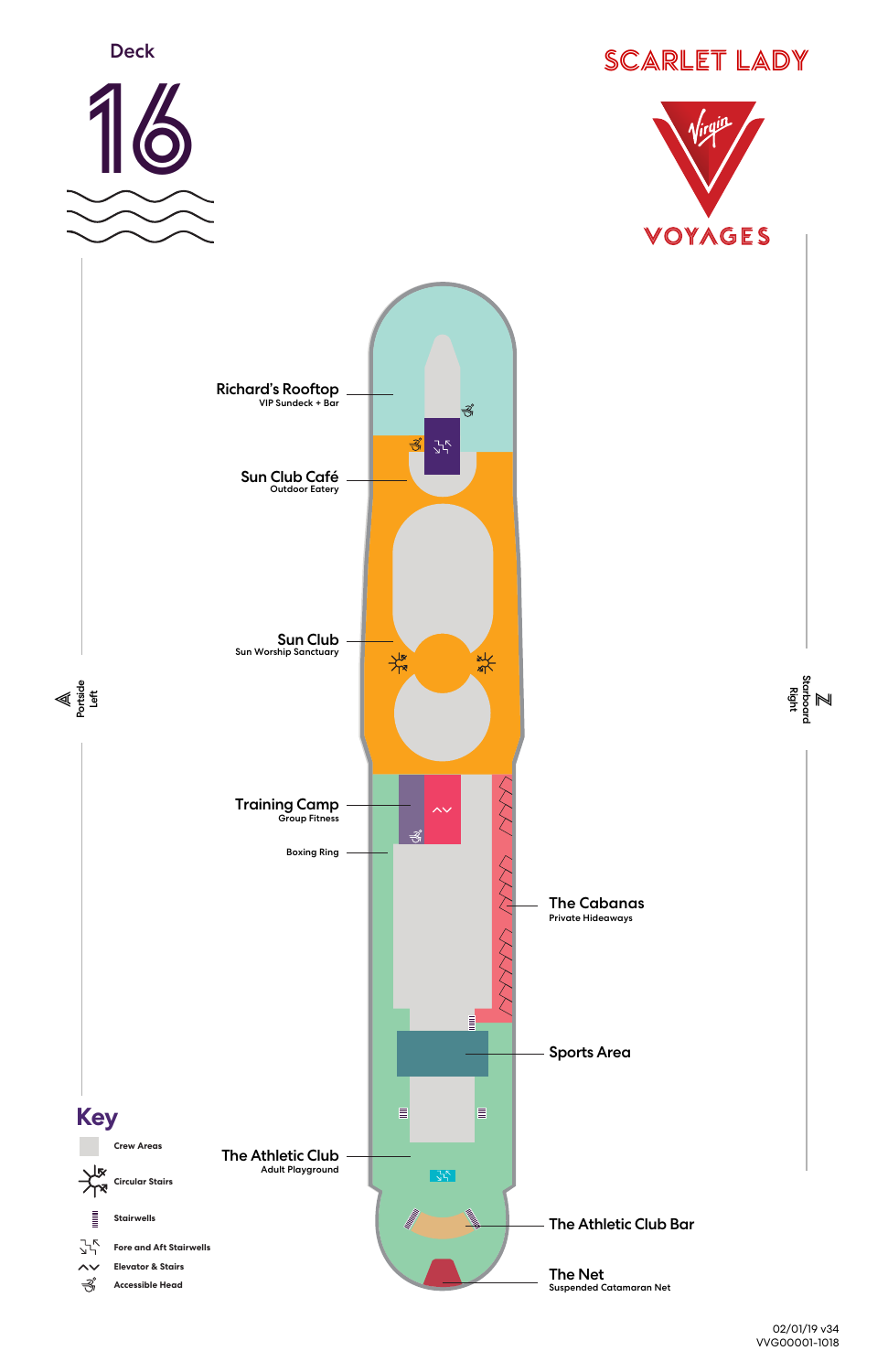![](_page_12_Picture_0.jpeg)

![](_page_12_Figure_1.jpeg)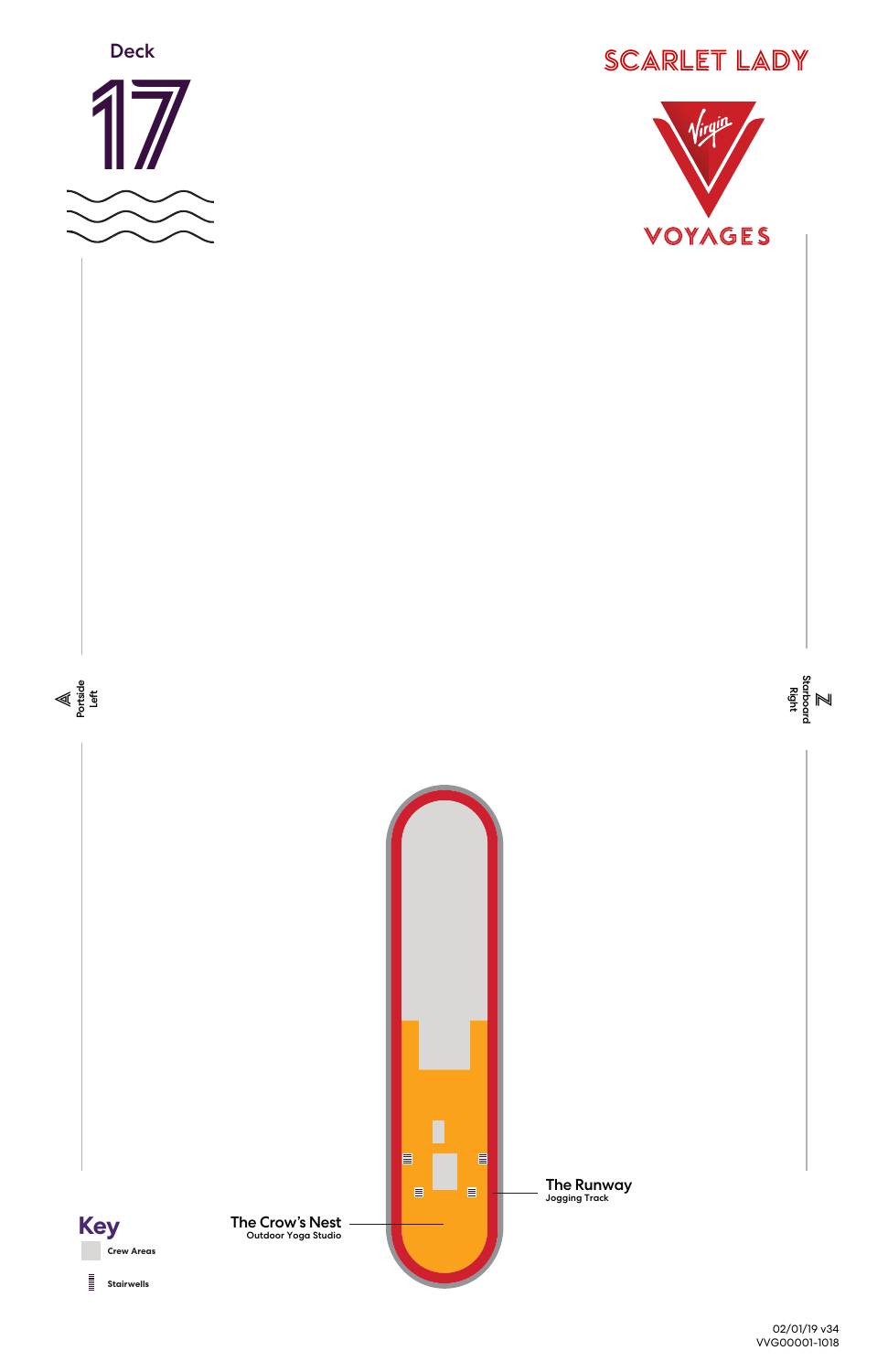![](_page_13_Picture_0.jpeg)

**SUITES** Can you say exclusive access throughout the ship, personal RockStar style riders, upgraded marble clad bathrooms with premium amenities and spaces conceptualized by world renowned designer, Tom Dixon? Then let's t **RockStar style riders, upgraded marble clad bathrooms with premium amenities and spaces conceptualized by world renowned designer, Tom Dixon? Then let's talk suites.**

## MEGA ROCKSTAR SUITES

#### **SM** Massive Suite

Positioned at the front of the ship for unparalleled views, this most tricked out, most extra, unreal three room suite at sea is fit for rock & roll royalty. Complete with a private music room that doubles as a second bedroom, it's all legend-style here, down to the brass and leather nautical finishings. Step outside to find things like sun loungers, a standing hot tub and an open air Peek-a-View shower onto the sea. The expansive top to bottom marble clad bathroom features an indoor Peek-a-Boo shower with an iridescent, dichroic glass window onto the European king bed. Sailors can debate the latest musical hits while sipping some bubbly at the Champagne bucket-style table on the terrace, lounging on the full length hammock, sitting in the conversation pit bar area or stretching out in the suite's private lookout point. Sleeps up to four.

|       | Interior: 830 square feet |
|-------|---------------------------|
|       | 77.11 square meters       |
|       | Terrace: 1317 square feet |
|       | 122.35 square meters      |
| Deck: | 15                        |

#### **Fab Suite SF**

Whether a Sailor prefers sunshine yoga on the terrace, or serving up negronis at the fully stocked, in-room bar, this suite is perfect for those who love to host. When here alone, they'll be tasked with the age-old problem of relaxing in the fully marbled bathroom with an indoor dichroic glass enclosed Peek-a-Boo shower or rinsing off on the terrace in the suite's outdoor Peek-a-View shower under the moonlight. With brass nautical finishings throughout, Sailors can relax on the European king bed while cranking some tunes on the vinyl record player or head outside to the three-seater lounger then pop some bubbly at the Champagne table on the terrace. Sleeps up to four.

|       | <b>Interior:</b> 689 square feet |
|-------|----------------------------------|
|       | 64.01 square meters              |
|       | Terrace: 261 square feet         |
|       | 24.25 square meters              |
| Deck: | 15                               |

### **Posh Suite SP**

Not to be outdone by the (slightly) larger Massive and Fab suites, our Posh Suites are designed to make Sailors feel like royalty so they can live their most posh and glamorous life here. Complete with brass nautical finishings throughout, Sailors will enjoy the European king bed, while sipping a cocktail from the fully stocked, in-room bar and listening to tunes from the vinyl record player. Sailors can relax on the sun lounger next to the Champagne bucket style table overlooking the waves or rise off with the open-air outdoor, Peek-a-View shower on the terrace. Head inside for the indoor Peek-a-Boo shower with an iridescent dichroic glass window, situated in the top to bottom marble encased bathroom. Sleeps up to four.

**Interior:** 572 square feet 53.14 square meters **Terrace:** 261 square feet 24.25 square meters Deck:

#### **Gorgeous Suite SG**

Relaxing is truly an art form in this suite. The terrace hammock here is the perfect spot to enjoy a nightcap while watching the moon flirt with the sea. Once inside, Sailors can lose themselves in the massive European king bed while drifting off to the sounds of the waves (or the vinyl record player). Complemented perfectly by brass nautical finishings throughout, there's also a fully stocked, inroom bar, an indoor Peek-a-Boo shower with an iridescent dichroic glass window for a peek into the room and an outdoor Peek-a-View shower facing the sea, near the terrace Champagne table and sun lounger. Sleeps up to four.

**Interior:** 396 square feet 36.79 square meters **Terrace:** 174 square feet 16.17 square meters **Accessible: Interior:** 396 square feet 36.79 square meters **Terrace:** 174 square feet 16.17 square meters **Deck:** 15

## ROCKSTAR SUITES

#### **Brilliant Suite SB**

Whether a Sailor's rider specifies 1000 candy bars, a rare aged gin, or 1 penguin (try us), inner rockers will come alive in this suite. With a view of the European king bed from the indoor Peek-a-Boo indoor shower through a dichroic glass window, the only sensual rival is the ocean itself. Sailors can crank up the tunes from the record player, serve up some drinks from the fully stocked, in-room bar then take the party to the terrace to enjoy more stunning sea views while relaxing around the Champagne table. Sleeps up to four.

**Interior:** 396 square feet 36.79 square meters **Terrace:** 85.7 square feet 7.96 square meters Deck:

#### **Cheeky Corner SCB Suite – Biggest Terrace**

Wrapping panoramic views from the corner of the ship are emphasized by design choices in this suite. Enjoy custom interior wicker chairs in this, the highest and biggest of the Cheeky Corner terraces, meant to maximize sea views - in this case, the wake view. Sailors will gaze at the sea while relaxing near the gorgeous outdoor Champagne table or kicking back in the hand-woven hammock chair. After they've finished soaking in the views, Sailors can indulge in some classics with their vinyl record player and a personalized, fully stocked, in-room bar.

|          | expansive top to bottom marble  |
|----------|---------------------------------|
|          | bathroom featuring the Roomiest |
|          | Rainshower. Sleeps up to two.   |
|          | Interior: 311 square feet       |
|          | 28.89 square meters             |
| Terrace: | 442.42-536.8 square feet        |
|          | 41.1-49.87 square meters        |
|          | <b>Decks:</b> 12, 13, 14        |

Then they'll freshen up in the

#### **Cheeky Corner SCE Suite – Even Bigger Terrace**

Wrapping panoramic views from the corner of the ship define this suite. Sailors enjoy custom interior wicker chairs and hand-woven hammocks on this (bigger than the suites beneath) terrace meant to maximize sea views - in this case, the wake view. Sailors will gaze at the sea while relaxing near the gorgeous outdoor Champagne table or kicking back in the hand-woven hammock chair. After they've finished soaking in the views, Sailors can indulge in some classics with their vinyl record player and a drink from the fully stocked, in-room bar. Then they'll freshen up in the expansive top to bottom marble bathroom featuring the Roomiest Rainshower. Sleeps up to two.

|        | <b>Interior:</b> 311 square feet                      |
|--------|-------------------------------------------------------|
|        | 28.89 square meters<br>Terrace: 349 - 397 square feet |
|        | 32.42 - 36.88 square                                  |
|        | meters                                                |
| Decks: | 10.11                                                 |

### **Cheeky Corner SCP**

### **Suite – Pretty Big Terrace**

Wrapping panoramic views from the corner of the ship define this suite. Sailors will enjoy custom interior wicker chairs in this, "pretty big" terrace meant to maximize sea views - in this case, the wake view. Sailors will gaze at the sea while relaxing near the gorgeous outdoor Champagne table or kicking back in the hand-woven hammock chair. After they've finished soaking in the views, Sailors can indulge in some classics on their vinyl record player or a drink from the fully stocked, in-room bar. Then they'll freshen up in the expansive top to bottom marble bathroom featuring the Roomiest Rainshower on the ship. Sleeps up to two.

**Interior:** 311 square feet 28.89 square meters **Terrace:** 304-306.5 square feet 28.24-28.47 square meters<br>8.9 Decks:

#### **Seriously Suite SS**

Fully stocked, in-room bar. Check. Record player ready to spin favorite tunes. Double Check. This suite is ideal for those who are serious about living life to the fullest. With plenty of room to take in the mesmerizing ocean views from any corner, luxury and selfcare become serious art forms here. From the hand-woven hammock on the terrace to the outdoor Champagne table and indoor Peek-a-Boo shower, this suite is the perfect place for bottle poppin' and voyage rockin'. Sleeps up to two.

|             | <b>Interior:</b> 284 square feet<br>26.38 square feet<br><b>Terrace:</b> 68 square feet<br>6.32 square meters |
|-------------|---------------------------------------------------------------------------------------------------------------|
| Accessible: |                                                                                                               |
|             | Interior: 287 square feet<br>26.66 square feet                                                                |
| Terrace:    | 68 square feet<br>6.32 square meters                                                                          |
| Deck:       | 12                                                                                                            |

#### **Sweet Aft Suite – SAB Biggest Terrace**

With endless back-of-the-ship, ocean eye candy, there's no such thing as a bad view in this suite. Sailors can kick back here (the highest and biggest terrace of the Sweet Afts) while lounging in the hand-woven hammock chair or relaxing around the Champagne table. After freshening up and soaking in the sunlight provided by the indoor Peek-a-Boo shower, the fully stocked, in-room bar and record player are the only things needed to get the party started. Sleeps up to two.

|        | Interior: 236 square feet      |
|--------|--------------------------------|
|        | 21.93 square meters            |
|        | Terrace: 321.8-425 square feet |
|        | 29.90-39.48 square             |
|        | meters                         |
| Decks: | 12.1314                        |

#### **Sweet Aft Suite – SAE Even Bigger Terrace**

With endless back-of-the-ship, ocean eye candy, there's no such thing as a bad view in this suite. Sailors can kick back on the terrace (even bigger than the Suite Aft below) while lounging in the hand-woven hammock chair or relaxing around the Champagne table. After freshening up and soaking in the sunlight provided by the Peek-a-Boo shower, the personalized, fully stocked, inroom bar and record player are the only things needed to get the party started. Sleeps up to two.

**Interior:** 236 square feet 21.93 square meters **Terrace:** 223.6-268 square feet 20.77-24.9 square meters **Decks:** 10, 11

#### **Sweet Aft Suite – SAP Pretty Big Terrace**

With endless back-of-the-ship, ocean eye candy, there's no such thing as a bad view in this suite. Sailors can kick back on the "pretty big" terrace while lounging in the sustainably sourced, hand-woven hammock chair or relaxing around the Champagne table. After freshening up and soaking in the sunlight provided by the indoor Peek-a-Boo shower, the fully stocked, in-room bar and vinyl record player are the only things needed to get the party started. Sleeps up to two.

|          | Interior: 236 square feet |
|----------|---------------------------|
|          | 21.93 square meters       |
| Terrace: | 180-182 square feet       |
|          | 16.72-16.91 square        |
|          | meters                    |
| Decks:   | 8.9                       |

SCARLET LADY

![](_page_13_Picture_43.jpeg)